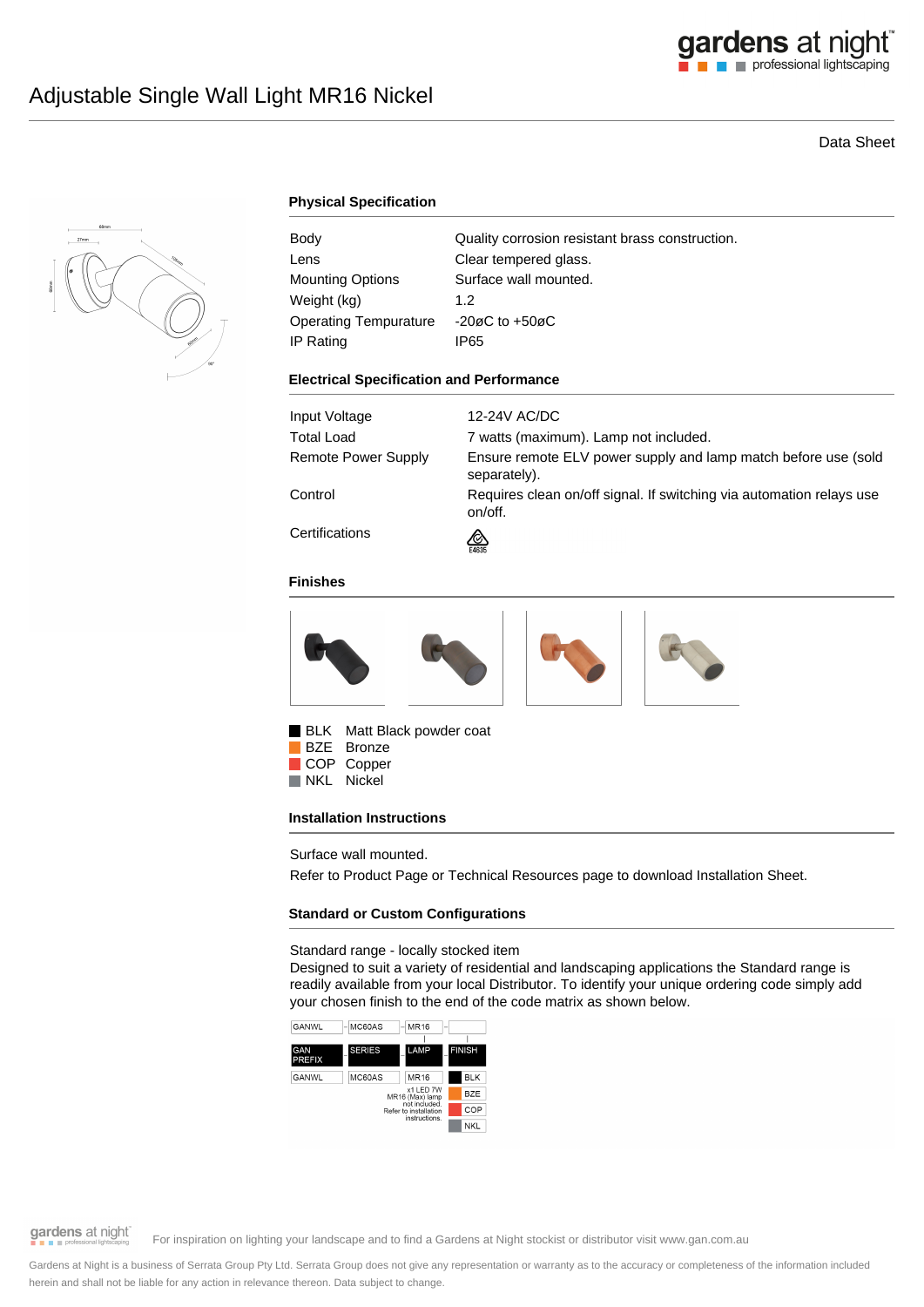Data Sheet



### **Warranty**

5 years (fitting only).

Refer to Technical Resources page to download Warranty Statement.

### **Wiring Guide**

Refer to Techncial Resources page to download Wiring Diagram/s.

### **Accessories**

Associated accessories sold separately. Refer to Accessories.





LED MR16 6W WARM WHITE



gardens at night

For inspiration on lighting your landscape and to find a Gardens at Night stockist or distributor visit www.gan.com.au

Gardens at Night is a business of Serrata Group Pty Ltd. Serrata Group does not give any representation or warranty as to the accuracy or completeness of the information included herein and shall not be liable for any action in relevance thereon. Data subject to change.